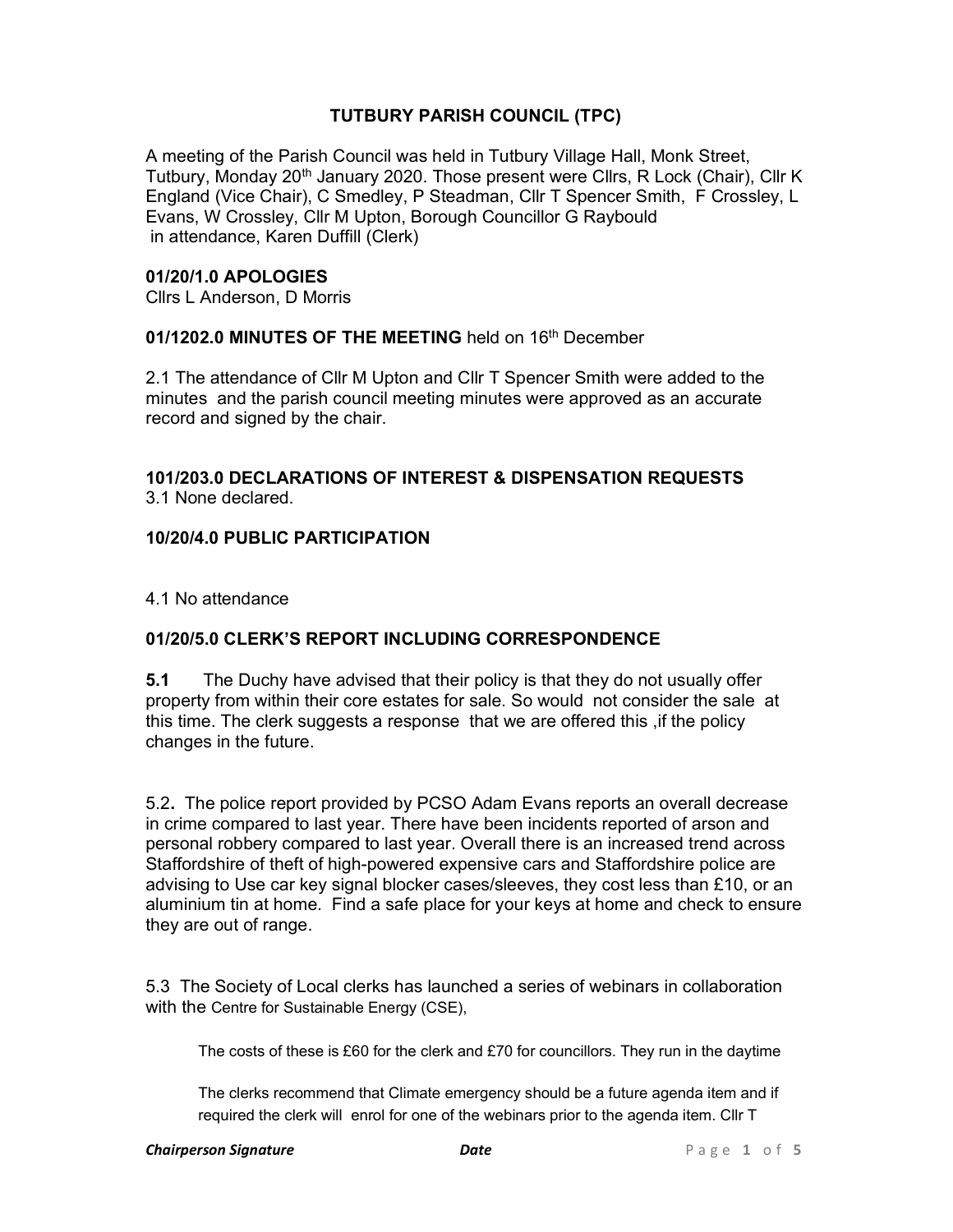Spencer Smith would be interested in attending the first one in the seminar series dares will be circulated.

- 5.4 A review of the Financial regulations, standing orders and other existing policies will need to be approved in the February meeting. A new model has been released for the Financial regulations which the clerk distributed to the councillors to read before the next meeting along with the request to review existing policies on the website.
- 5.5 Best Kept Village letters have been distributed to local organisations. A request to respond who is interested in meeting  $10<sup>th</sup>$  February 7.30pm Tutbury Village Hall, has been set and the council will await responses.
- 5.6 The clerk has sourced a small plastic 5 a side goal that 8x5ft that can be erected in the MUGA. Two of these goals would be within the clerk;' financial regulation to purchase for Cornmill Lane. Cllrs agreed that these should be ordered by the clerk.

## 01/20/ 6.0 BOROUGH AND COUNTY COUNCILLOR REPORT

6.1 A list of questions regarding the Heritage Park Site were sent to the Borough Council prior to the meeting. Cllrs raised concern about the drainage surrounding the area of Heritage Park near Green Lane, Kerry Challoner agreed to send the details about logging flood concerns to the County Council. Parish Cllrs discussed the responses to the questions raised around the sum received in lieu of the Community Building. A plan of the green space was provided by the planners and more information regarding the new section 106 agreement online would be provided. A working party would collate relevant information and consult with the parish about utilising this community fund for the benefit of Tutbury Parishioners.

6.2 The parish council have noted that the response to the planning complaint needs to be submitted to a third stage. The Parish Council have requested additional information regarding minutes and legal guidance before this submission is made. We are awaiting further information.

6.3 Cllr L Evans wanted to thank Borough Councillor Garry Raybould for dealing with Fly tipping on Green lane very quickly.

6.4 The Recycling centre is being abused. Borough Cllr G Raybould reviews this daily but still this is not tackling the problem. The cameras will return on the bins in due course. Bins have a weekly collection assigned to them,

6.5 A Cllr requested that the silk mill sign be taken down.

6.6 A request was made to re-line the car park in Duke Street. The clerk suggested that the disabled parking spaces were moved closer to the doctors and to reduce the blocking of the car park exit for wheelchairs and pushchairs.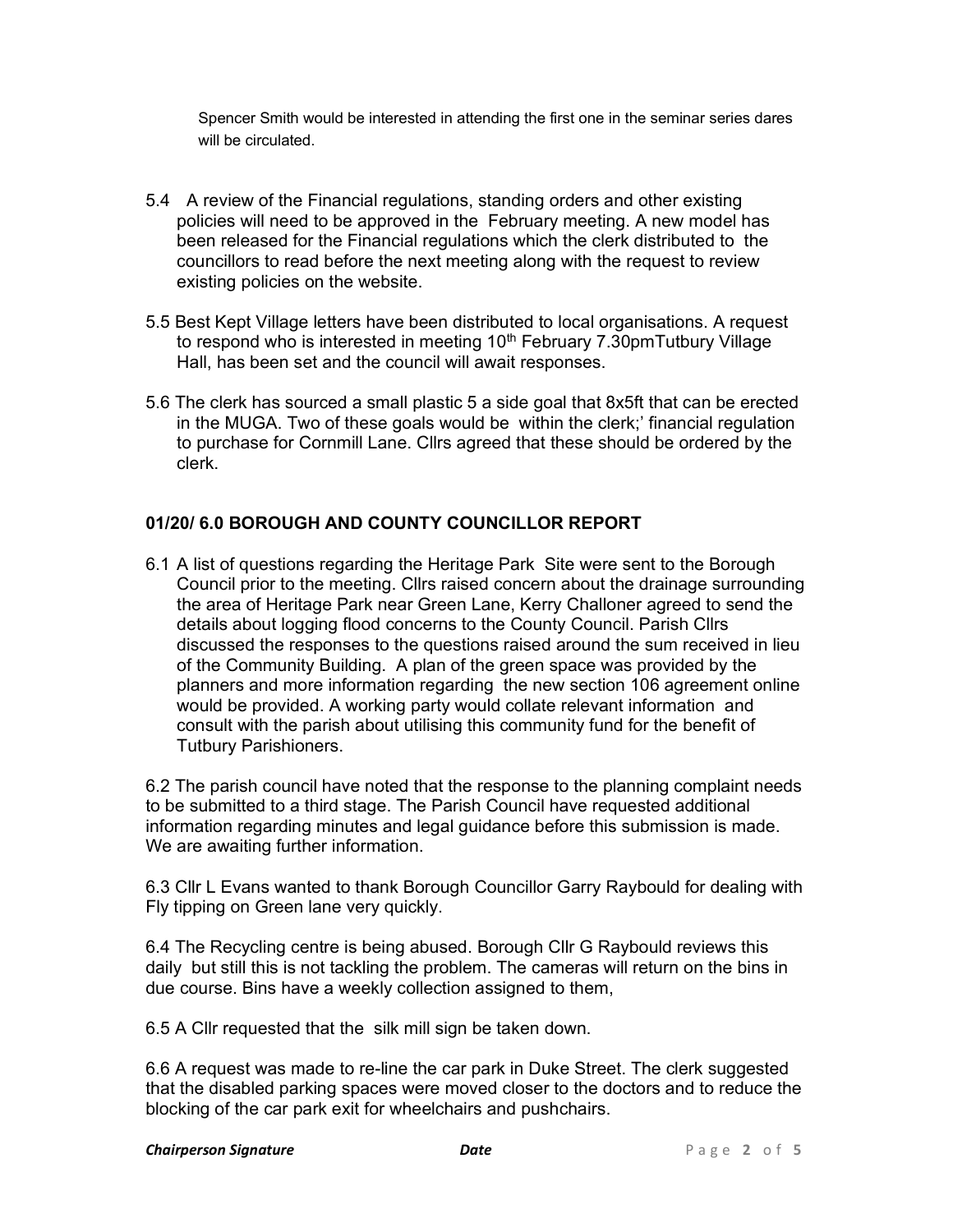6.7 The Drain cover replacement is outstanding. in Duke Street car park.

6.8 The Library bus was unable to enter the car park ; access is required for the height barrier.

6.9 A Cllr reported that pavement outside the post office door has concrete covers that needs repairing. G Raybould agreed to log this in the absence of the parish councillor assigned to High Street.

6.10 G Raybould has secured 10 Litter pickers that can be made available to the Parish Council.

6.11 Reflective strips outstanding on the height barrier posts at Duke St Car park.

## 01/20/ 7.0 TO REVIEW AND ELECT ADDITIONAL MEMBERS TO THE COMMUNITY BUILDING WORKING PARTY.

7.1 Cllrs R Lock, C Smedley, K England, F Crossley and P Steadman agreed to form a working party for the new community Fund project with regard to the money in lieu of a community building and would meet to agree the next steps.

#### 01/20/8.0 TO APPROVE ACCOUNTS FOR PAYMENT

8.1 accounts were approved for payment.

.

|            |                                              |                                                                  |       | <b>Net</b>   |            | <b>Total</b> |
|------------|----------------------------------------------|------------------------------------------------------------------|-------|--------------|------------|--------------|
| Date       | To whom paid                                 | <b>Particulars of payment</b>                                    |       | <b>Total</b> | <b>Vat</b> | + Vat        |
| 20/01/2020 | Karen Duffill                                | Clerks Salary                                                    |       | 919.35       | 0          | 919.35       |
| 20/01/2020 | Karen Duffill<br><b>Staffordshire County</b> | <b>Clerks Expenses</b>                                           |       | 23.00        | 0.00       | 23.00        |
| 20/01/2020 | Pension Fund<br><b>Staffordshire County</b>  | <b>Clerks Employer Pension</b><br><b>Clerks Employee Pension</b> |       | 300.85       | 0          | 300.85       |
| 20/01/2020 | <b>Pension Fund</b>                          | contribution                                                     |       | 162.21       | $\Omega$   | 162.21       |
| 20/01/2020 | <b>Starboard Systems Ltd</b>                 | Scribe accounts package<br>Legionella control Monthly check      |       | 198.1        | 39.62      | 237.72       |
| 20/01/2020 | Sterilizing services                         | iny 41002                                                        |       | 36           | 7.2        | 43.20        |
| 20/01/2020 | HM revenue and customs                       | National Insurance                                               | 106.3 |              | 106.3      |              |

#### 01/20/9.0 TO RECEIVE A REPORT FROM THE CHURCH WORKING PARTY

9.1The meeting reviewed the remembrance service. The seating was suitable for the councillors this year. The church council will be requesting an external risk assessment to be carried out for next year in relation to the increased in numbers for this service.

#### **Chairperson Signature The Chairperson Signature Date Date Date P** a g e 3 o f 5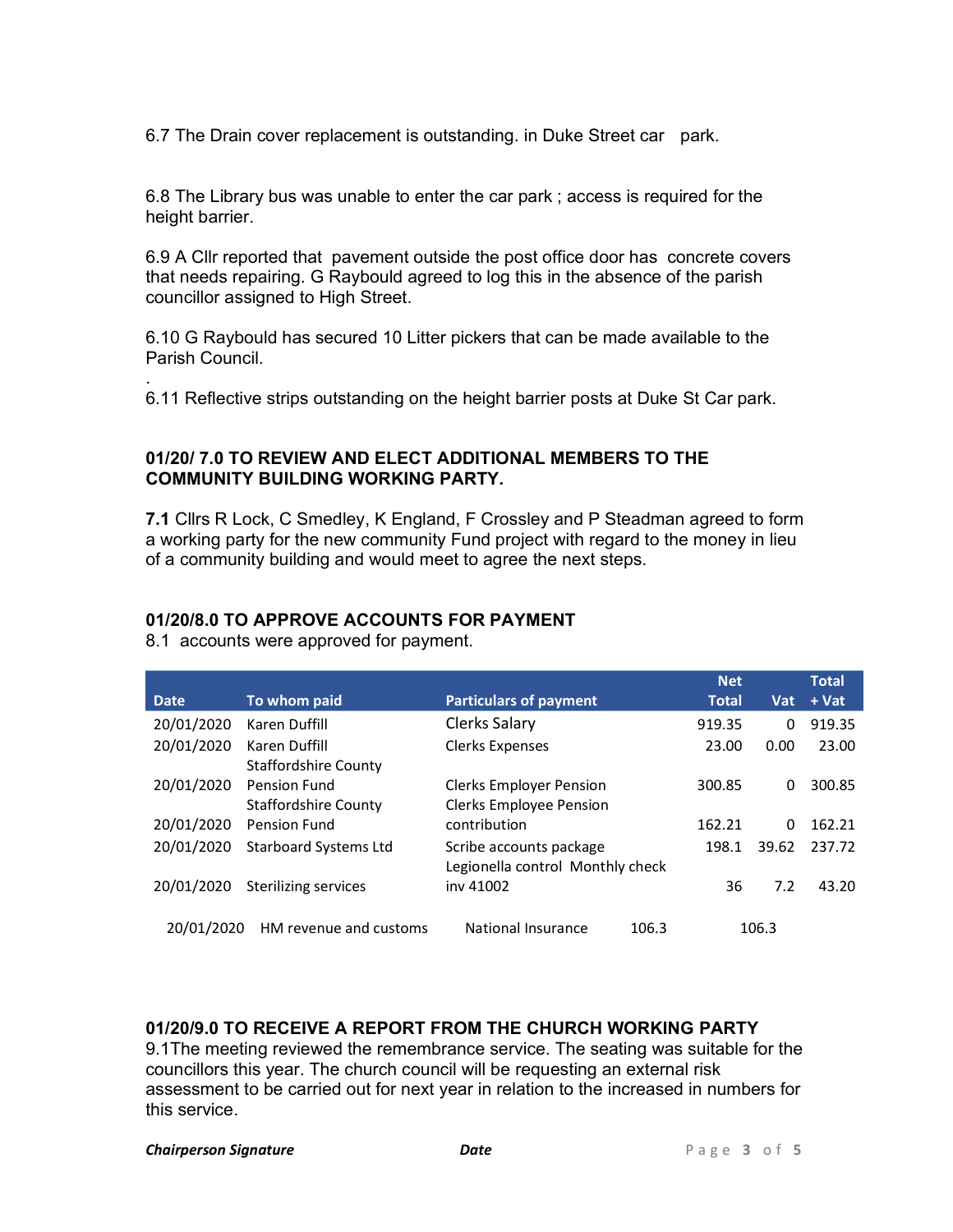9.2 The forthcoming tree works were considered, and a suggestion was made to replace the two felled trees with two small ornamental June berry trees. Planning permission was in progress and the neighbours to the trees were consultees to the planning permission so would have received a letter informing them of the proposed works.

9.3 The Church council agreed that smaller replacement trees for the remembrance trees would assist root growth and reduce the risk of falling on the gravel bank.

9.4 The new reverent Phyllis will endeavour to attend the next meeting with the council.

9.5 the clerk will email the Best Kept Village letter to the church council.

9.6 The Church council agreed to accommodate suggestions in the London Bridge policy adopted by the parish council.

### 01/20/10.0 TO CONSIDER AND APPROVE REPLACEMENT OF WW1 MEMORIAL **TREES**

10.1 The supplier has advised that to replace these with smaller specimens 175cm to 2M it would cost £42 plus Vat. per tree £84 Smaller trees will be less dependent on watering/ otherwise they can offer a direct replacement. For £120 per tree. These would be a girth of a meter and around height approximately 300 to 325cm.Planting, labour would be offered free of charge from the existing supplier.

The original costs of the trees were £415 ex vat Propose the smaller trees replacement.

#### RESOLUTION

All Cllrs voted in favour of purchasing two small replacement Liquid amber trees.

#### 01/20/11.0 . TO CONSIDER THE RENEWAL OF CURRENT CONTRACTS

11.1 The council agreed to request renewal prices for a two- and three-year contract for the following contracts. and what contracts.

- Closed Churchyard
- Ferrers avenue playing field and hedge, Cornmill Lane Pitch, open space and hedges
- Triangle
- Close bank and Wakefield Avenue Footpaths
- Legionella Control

11.2 A request was made to get the hedge cut on the triangle. The clerk will contact the relevant contractor.